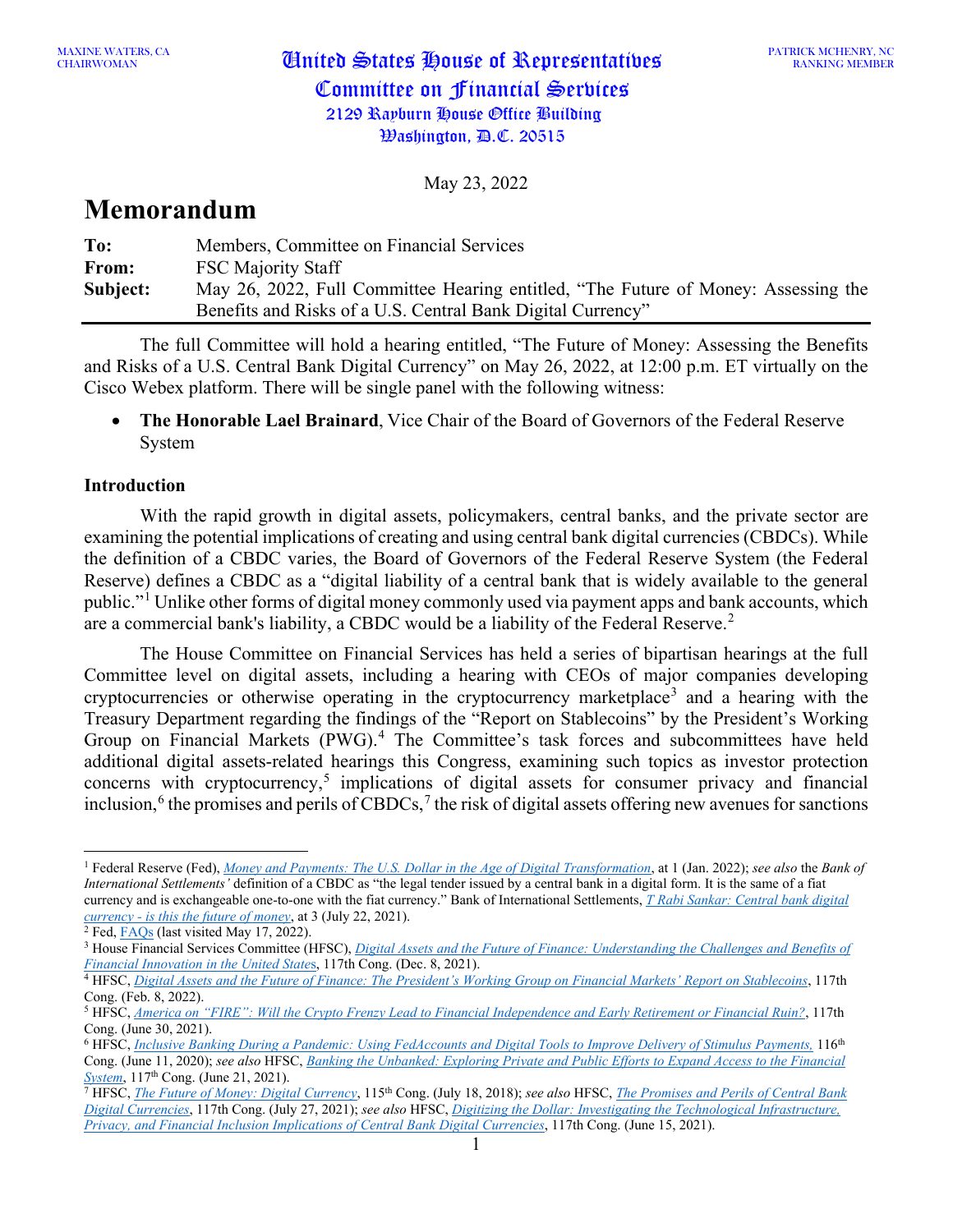evasion and other financial crimes,<sup>[8](#page-1-0)</sup> and the legal and regulatory framework governing digital wallets.<sup>[9](#page-1-1)</sup> This hearing will focus on research on CBDCs published by the Federal Reserve, the ongoing developments of foreign CBDCs, the White House Executive Order on Digital Assets,<sup>[10](#page-1-2)</sup> and other recent activity related to CBDCs.

While definitions of a CBDC can vary, understanding what distinguishes cryptocurrency from fiat government-issued currency is fundamental. Fiat currency is money issued exclusively by a nation-state (usually through its central bank), is a liability of the issuing sovereign government, and derives its value through the public's trust in the issuer.<sup>[11](#page-1-3)</sup> Unlike other cryptocurrencies, which can be used without central financial intermediaries,<sup>[12](#page-1-4)</sup> CBDCs are regulated by the monetary authorities of a nation, supported by the reserve assets of the country, and pegged to the value of that country's fiat currency. Stablecoins are a subset of cryptocurrencies that usually also peg their value to a reserve asset such as a fiat currency, but there are currently no regulatory requirements to ensure that the value is always matched with the reserve asset. CBDCs may also use permissioned and private blockchains, while cryptocurrencies often use permissionless and public blockchains.<sup>[13](#page-1-5)</sup> Some digital assets stakeholders have argued that CBDCs may challenge the need for stablecoins and may address long-term goals such as payment systems efficiency and financial inclusion that the digital private sector may not be prioritizing.<sup>[14](#page-1-6)</sup> However, at a January Senate Banking Committee hearing, Chair Powell remarked that a Federal Reserve CBDC would not eliminate the need for stablecoins. [15](#page-1-7)

## **The Federal Reserve's Report on CBDCs**

On January 20, 2022, the Federal Reserve published a report entitled "Money and Payments: The U.S. Dollar in the Age of Digital Transformation." The report stated that CBDC transactions would need to be "final and completed in real-time, allowing users to make payments to one another using a risk-free asset. Individuals, businesses, and governments could potentially use a CBDC to make basic purchases of goods and services or pay bills. Governments could use a CBDC to collect taxes or make benefit payments directly to citizens."<sup>[16](#page-1-8)</sup> According to the report, potential benefits of a CBDC include improving crossborder payments, supporting the dominant international standing of the U.S. dollar, financial inclusion, and extending public access to safe central bank money. Potential risk and policy considerations include the possibility of a fundamental change to the structure and stability of the U.S. financial system, monetary policy considerations, consumer protection, and the effect on deterring criminal activity.

The report emphasized that an effective U.S. CBDC would contain design characteristics that include being privacy-protected, intermediated, widely transferable, and identity-verified. [17](#page-1-9) Furthermore, the report noted that a CBDC should "provide benefits to households, businesses, and the overall economy

<span id="page-1-0"></span><sup>8</sup> HFSC, *[Schemes and Subversion: How Bad Actors and Foreign Governments Undermine and Evade Sanctions Regimes](https://financialservices.house.gov/events/eventsingle.aspx?EventID=407955)*, 117th Cong. (June 16, 2021).

<span id="page-1-1"></span><sup>9</sup> HFSC, *[What's in Your Digital Wallet? A Review of Recent Trends in Mobile Banking and Payments](https://financialservices.house.gov/events/eventsingle.aspx?EventID=409260)*, 117th Cong. (Apr. 28, 2022).

<span id="page-1-2"></span><sup>10</sup> Executive Office of the President, *[Executive Order](https://www.federalregister.gov/documents/2022/03/14/2022-05471/ensuring-responsible-development-of-digital-assets) (EO) 14067*, 87 FR 14143 (Mar. 14, 2022); *see also* White House, *[Executive Order](https://www.whitehouse.gov/briefing-room/presidential-actions/2022/03/09/executive-order-on-ensuring-responsible-development-of-digital-assets/)  [on Ensuring Responsible Development of Digital Assets](https://www.whitehouse.gov/briefing-room/presidential-actions/2022/03/09/executive-order-on-ensuring-responsible-development-of-digital-assets/)* (Mar. 9, 2022); *see also* White House, *[Fact Sheet: President Biden to Sign](https://www.whitehouse.gov/briefing-room/statements-releases/2022/03/09/fact-sheet-president-biden-to-sign-executive-order-on-ensuring-responsible-innovation-in-digital-assets/)  [Executive Order on Ensuring Responsible Development of Digital Assets](https://www.whitehouse.gov/briefing-room/statements-releases/2022/03/09/fact-sheet-president-biden-to-sign-executive-order-on-ensuring-responsible-innovation-in-digital-assets/)* (Mar. 9, 2022).

<span id="page-1-3"></span><sup>&</sup>lt;sup>11</sup> *See e.g. [Fiat money: Currencies that derive their value largely through trust in the governments that issue them](https://www.businessinsider.com/personal-finance/fiat-money)*, Business Insider (Nov. 19, 2021).

<span id="page-1-4"></span><sup>&</sup>lt;sup>12</sup> *[What are cryptocurrencies and stablecoins and how do they work?](https://www.ft.com/content/424b29c4-07bf-4612-b7d6-76aecf8e1528)*, Financial Times (May 28, 2021).

<span id="page-1-5"></span><sup>&</sup>lt;sup>13</sup> See Blockchain Council's description of a permissionless blockchain, "In the Permissionless model, which is also known as a public blockchain, there are no restrictions, and the participation is not controlled by an administrator. Anyone can participate in the consensus and validate the data. There are no administrators allowing the users to participate or giving them the permission and rights to make the changes. It is a completely decentralized blockchain platform across unknown parties." Blockchain Council, *[Permissioned and](https://www.blockchain-council.org/blockchain/permissioned-and-permissionless-blockchains-a-comprehensive-guide/#:%7E:text=Difference%20between%20Permissionless%20and%20Permissioned%20%20%20,Strong%20priv%20...%20%202%20more%20rows%20)  [Permissionless Blockchains: A Comprehensive Guide](https://www.blockchain-council.org/blockchain/permissioned-and-permissionless-blockchains-a-comprehensive-guide/#:%7E:text=Difference%20between%20Permissionless%20and%20Permissioned%20%20%20,Strong%20priv%20...%20%202%20more%20rows%20)* (accessed May 23, 2022).

<span id="page-1-6"></span><sup>14</sup> *See e.g. [CBDC and stablecoins: Early coexistence on an uncertain road](https://www.mckinsey.com/industries/financial-services/our-insights/cbdc-and-stablecoins-early-coexistence-on-an-uncertain-road)*, McKinsey & Company (Oct. 11, 2021).

<span id="page-1-7"></span><sup>15</sup> *[Stablecoins Could Coexist With CBDCs, Says Fed Chairman](https://beincrypto.com/stablecoins-could-coexist-with-cbdcs-says-fed-chairman/)*, BeinCrypto (Jan. 12, 2022).

<span id="page-1-8"></span><sup>16</sup> Fed, *[Money and Payments: The U.S. Dollar in the Age of Digital Transformation](https://www.federalreserve.gov/publications/files/money-and-payments-20220120.pdf)*, at 14 (Jan. 2022).

<span id="page-1-9"></span><sup>17</sup> Fed, *[Money and Payments: The U.S. Dollar in the Age of Digital Transformation](https://www.federalreserve.gov/publications/files/money-and-payments-20220120.pdf)*, at 13 (Jan. 2022).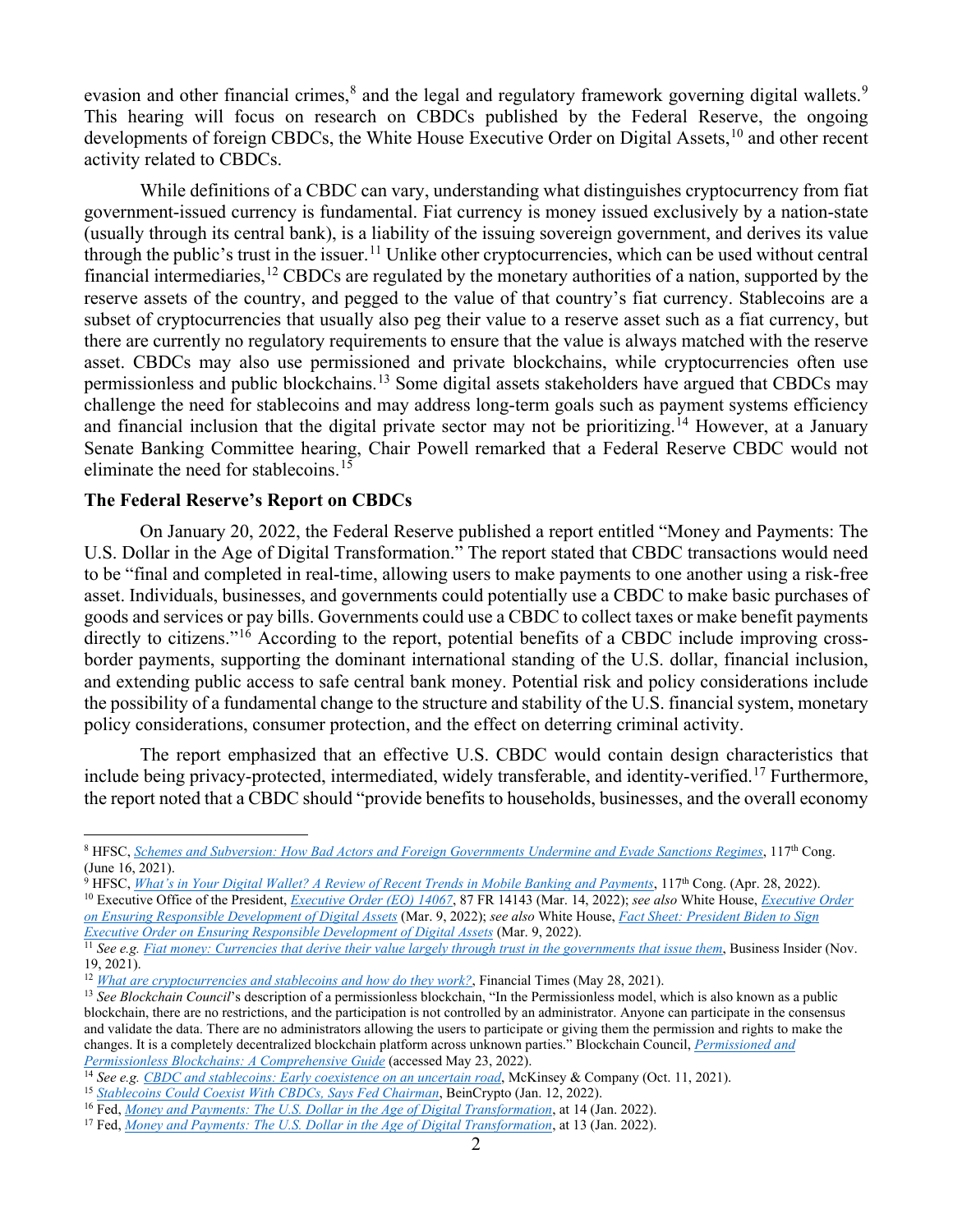that exceed any costs and risks; yield such benefits more effectively than alternative methods; complement, rather than replace, current forms of money and methods for providing financial services; protect consumer privacy; protect against criminal activity; and have broad support from key stakeholders."[18](#page-2-0) The report did not take a specific position on the design or adoption of a CBDC, stating that the paper "is not intended to advance a specific policy outcome and takes no position on the ultimate desirability of a U.S. CBDC."<sup>[19](#page-2-1)</sup> The Federal Reserve noted it "does not intend to proceed with the issuance of a CBDC without clear support from the executive branch and from Congress, ideally in the form of a specific authorizing law."<sup>[20](#page-2-2)</sup> The report included a request for public comment with a 120-day comment period and 20 different questions, including those referencing CBDCs and financial inclusion.

#### **Recent Digital Assets and Payments-Related Developments in the U.S.**

While digital assets may provide the potential for faster payments with lower transaction costs, there have been other research projects aimed at developing faster payments.<sup>[21](#page-2-3)</sup> On August 5, 2019, after studying the development of faster payments for years going back to at least 2013,<sup>[22](#page-2-4)</sup> the Federal Reserve announced the creation of FedNow Service, a 24/7 real-time payment and settlement service that would eventually allow for faster payments once established.<sup>[23](#page-2-5)</sup> FedNow would theoretically enable financial institutions of various sizes and geographic locations across the U.S. to provide safe and efficient instant payment services in real-time, every day of the year.<sup>[24](#page-2-6)</sup> While creating a U.S. CBDC is estimated to take several years, the Federal Reserve has stated that FedNow would likely launch in 2023 and will be deployed in phases.<sup>[25](#page-2-7)</sup> Chair Powell has questioned the CBDC's role once FedNow becomes fully functional,<sup>[26](#page-2-8)</sup> explaining at a hearing before this Committee that, "[t]he real threshold question for us is does the public want or need a new digital form of central bank money to complement what is already a highly efficient, reliable and innovative payments arena and system."<sup>[27](#page-2-9)</sup>

Additionally, the Federal Reserve Bank of Boston has conducted CBDC-related research with the Massachusetts Institute of Technology through Project Hamilton, investigating the technological aspects of a potential CBDC. The first phase of the project, released in February 2022, looked into cryptography, distributed systems, and blockchain technology.<sup>[28](#page-2-10)</sup> The research was done in such a way that design elements would not impose policy outcomes before policy decisions had been made, including the role of existing financial institutions as intermediaries. As part of this first phase, the software code developed for the project was published under MIT's open-source license to expand contributions to the dialogue and to help identify any design defects.

Recent cryptocurrency market events, including the collapse of the algorithmic stablecoin TerraUSD (UST), have raised concerns about the volatility and risk involved with digital assets.<sup>[29](#page-2-11)</sup> Algorithmic stablecoins use algorithmic computer codes to maintain price stability, as opposed to

<span id="page-2-0"></span><sup>18</sup> Fed, *Money and Payments: The U.S. Dollar in the Age of Digital Transformation*, at 1 (Jan. 2022).

<sup>19</sup> *Id.*

<span id="page-2-2"></span><span id="page-2-1"></span><sup>20</sup> *Id.* at 3.

<span id="page-2-3"></span><sup>&</sup>lt;sup>21</sup> HFSC, *The Future of Real-Time Payments*, 116<sup>th</sup> Cong. (Sept. 26, 2019).

<span id="page-2-4"></span><sup>22</sup> *See* Fed, *Payment System Improvement - Public Consultation Paper* (Sep. 10, 2013); *see also* Fed, *Strategies for Improving the U.S.* 

*Payment System* (Jan. 26, 2015); and Faster Payments Task Force, *Final Report – Part One* (Jan. 2017) and *Final Report – Part Two* (July 2017).

<span id="page-2-5"></span><sup>&</sup>lt;sup>23</sup> Fed, *Federal Reserve announces plan to develop a new round-the-clock real-time payment and settlement service to support faster payments* (Aug. 5, 2019).

<span id="page-2-6"></span><sup>24</sup> HFSC, *The Future of Real-Time Payments*, 116th Cong. (Sept. 26, 2019); *see also What is FedNow and why is it the most revolutionary thing you've never heard of?*, FXStreet (Apr. 29, 2021).

<span id="page-2-7"></span><sup>25</sup> Fed, *Federal Reserve updates FedNowSM Service launch to 2023* (Feb. 2, 2021).

<span id="page-2-8"></span><sup>26</sup> Fed, *Transcript of Chair Powell's Press Conference* (Apr. 28, 2021).

<span id="page-2-9"></span><sup>&</sup>lt;sup>27</sup> HFSC, *Monetary Policy and the State of the Economy*, 117<sup>th</sup> Cong. (Feb. 24, 2021).

<span id="page-2-10"></span><sup>28</sup> Federal Reserve Bank of Boston, *The Federal Reserve Bank of Boston and Massachusetts Institute of Technology release technological research on a central bank digital currency* (Feb. 3, 2022).

<span id="page-2-11"></span><sup>29</sup> *Luna Crypto Crash: How UST Broke, Why It Matters and What's Next*, CNET (May 18, 2022).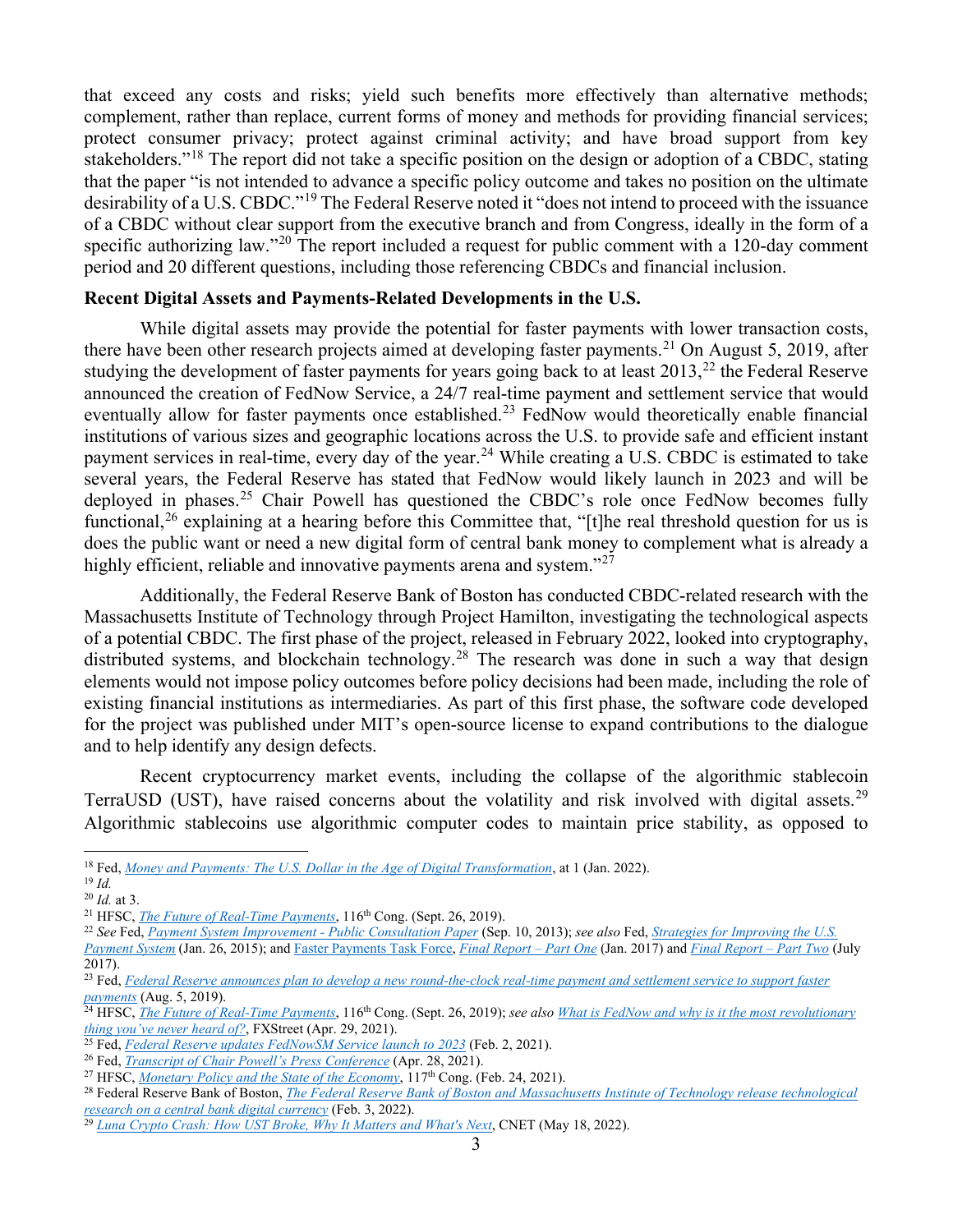stablecoins pegged to reserve assets such as fiat currencies. On May 9, 2022, due to a series of large redemptions and sales of UST, it lost its \$1.00 peg, and over the following days, UST continued to drop in value, leading to major cryptocurrency exchanges delisting UST.<sup>[30](#page-3-0)</sup> As of May 23, it is valued at approximately \$0.06.<sup>[31](#page-3-1)</sup> The failure of UST, in tandem with the collapse of Luna, an affiliated cryptocurrency, put downward pressure on other cryptocurrencies, with Tether, the largest stablecoin in market capitalization, breaking its peg and falling to \$0.95 before recovering,  $32$  and Bitcoin, the largest cryptocurrency overall, falling to less than half of its value since its peak in 2021.<sup>[33](#page-3-3)</sup> This ongoing volatility, including the collapse of UST, a purported stablecoin, has raised concerns of contagion and financial instability within the broader digital assets ecosystem, leading some digital assets stakeholders to argue that central banks should prioritize the development of CBDCs.<sup>[34](#page-3-4)</sup>

#### **Executive Orders on Digital Assets**

On March 9, 2022, President Biden issued an executive order on digital assets that directed relevant U.S. government agencies to collaborate to examine the risks and benefits of cryptocurrencies, and produce reports with various time frames ranging from 60, 90, to 180 days on when agencies must present their policy recommendations.[35](#page-3-5) The executive order focuses on six key areas: consumer and investor protection; financial stability; illicit activity; U.S. leadership and competitiveness on a global stage; financial inclusion; and responsible innovation.[36](#page-3-6) The executive order aims to create a federal policy for digital assets by fostering collaboration between various federal agencies.<sup>[37](#page-3-7)</sup> Of note, the Treasury, in consultation with other agencies, must explore the development of a U.S. CBDC, and produce a report on the future of money, the payment systems, and the role of cryptocurrencies.

The executive order requires the Financial Stability Oversight Council (FSOC) to provide recommendations and produce a report identifying systemic financial risks and regulatory gaps in the digital assets ecosystem. The executive order encourages the Federal Reserve Chairman to continue to research the potential of a U.S. CBDC and how it may reduce costs of payments systems, and to develop a strategic plan for its implementation.<sup>[38](#page-3-8)</sup>

### **International CBDC Efforts**

According to a survey from the Bank for International Settlements (BIS), more than 85% of central banks worldwide are researching, piloting, or in advanced stages of developing CBDCs.<sup>[39](#page-3-9)</sup> The proliferation of CBDCs worldwide has raised questions about whether the U.S. has fallen behind relative to the pace of developments in the international financial system and whether that could affect its "reserve

<span id="page-3-0"></span><sup>30</sup> *Crypto Exchanges Are Delisting Terra Tokens After Meltdown*, Bloomberg (May 13, 2022); *see also Terra's luna dives 45% after the network's stablecoin lost its dollar peg again, adding to the pressure on bitcoin*, Markets Insider (May 10, 2022); *see also Luna and Terra's stablecoin UST are both crashing: Here's a guide to tether, USD Coin, terra and other reserve-backed cryptocurrencies*, Markets Insider (May 11, 2022).

<span id="page-3-1"></span><sup>&</sup>lt;sup>31</sup> CoinMarketCap, TerraUSD Price (last accessed May 23, 2022).

<span id="page-3-2"></span><sup>&</sup>lt;sup>32</sup> Stablecoin tether breaks its peg and drops to \$0.95 as panic hits crypto markets after collapse of TerraUSD, Business Insider (May 12, 2022).

<span id="page-3-3"></span><sup>33</sup> *Bitcoin has lost more than half its value in the last six months amid broader tech sell-off*, NBC News (May 14, 2022).

<span id="page-3-5"></span><span id="page-3-4"></span><sup>34</sup> *See e.g. UST's Collapse Might Push Central Banks Closer to a CBDC*, Blockworks (May 16, 2022).

<sup>35</sup> White House, *Executive Order on Ensuring Responsible Development of Digital Assets* (Mar. 9, 2022).

<span id="page-3-6"></span><sup>36</sup> White House, *Fact Sheet: President Biden to Sign Executive Order on Ensuring Responsible Development of Digital Assets* (Mar. 9, 2022).

<span id="page-3-7"></span><sup>37</sup> *Id.* <sup>38</sup> *Id.*

<span id="page-3-9"></span><span id="page-3-8"></span>

<sup>39</sup> Codruta Boar and Andreas Wehrli, *Ready, steady, go? – Results of the third BIS survey on central bank digital currency* (Jan. 2021).